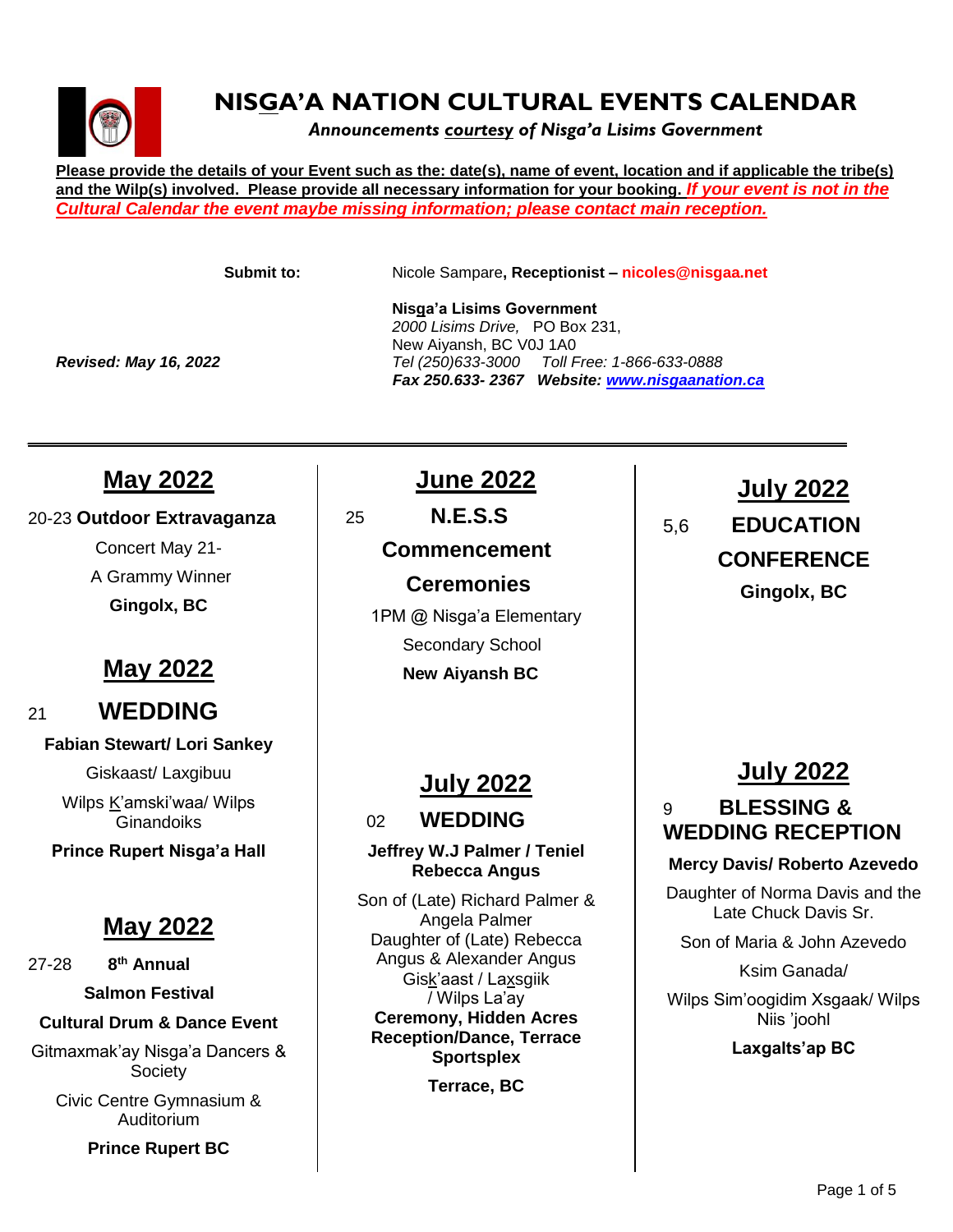### **July 2022**

### 9 **BUILDING BLESSING/NAMING**

Visitors Centre on the Lavabeds

Mansell Griffin-NLG Director of Lands and Resources (on behalf of BC Parks)

# **July 2022** 15-16 **STONE MOVING**

FOR THE LATE: Perry Azak Jerry Azak Phyllis Cheechman Randy Watts Gisk'aast Wilps Daaxan **Gitwinksihlkw, BC**

### **July 2022** 24 **GWILKS-HALDIM-**

### **GUUTKW**

Anhluut'ukwsim G̱akw ii

Sbismax̱am Gibuu

Wilps Duuk'

Wilp Amaa Dalḵ'askw

**Lax̱g̱alts'ap, B.C. @ 2:00pm** 

# **August 2022**

#### 6 **WEDDING**

#### **Wade Wesley / Whitney Morven**

Son of Vivian Wright / Marvin **Wesley** 

Daughter of Linda Morven / James Adams-Tait

Laxgibuu / Laxsgiik

Wilps Duuk' / Wilps Gitxhoon

**Terrace, BC**

# **August 2022**

# <sup>6</sup> **WEDDING**

#### **Ian R. Smyth Sr / Loren Stevens**

Son of (Late) James Smythe / Rose & Charles Oscar

Daughter of Arlene Lincoln & Robert C. Stevens

Gisk'aast / Ganada

Wilps Ni'isyuus / Wilps Ax dii Wil Luugooda

**Gingolx, BC**

#### **MOVED FROM MAY 2022**

# **August 2022**

12-13 **STONE MOVING**

FOR THE LATE: Guy Craig McKay Rodrick Maxell Joyce Moore Emily Ray Laxgibuu Wilps Ńagwa'un **Laxgalts'ap Community Centre**

**Laxgalts'ap, BC MOVED FROM November 5-6, 2021**

# **August 2022**

<sup>27</sup>**WEDDING**

### **Samuel Stevens Sr. & Flora T. Stewart**

Grandson of (Late) James & Norma Lincoln -- Arlene Lincoln / (Late) Robert Sr & Thelma Stevens -- Robert Stevens

Granddaughter of (Late) William Sr & Sandra Stewart / Stephen Sr, & Mavis Derrick -- Mr & Mrs Jason & Charlene Stewart

Wilps Axdii Wil Luugooda / Wilps Axgwinda'askw Ganada / Laxgibuu

**Gingolx, BC**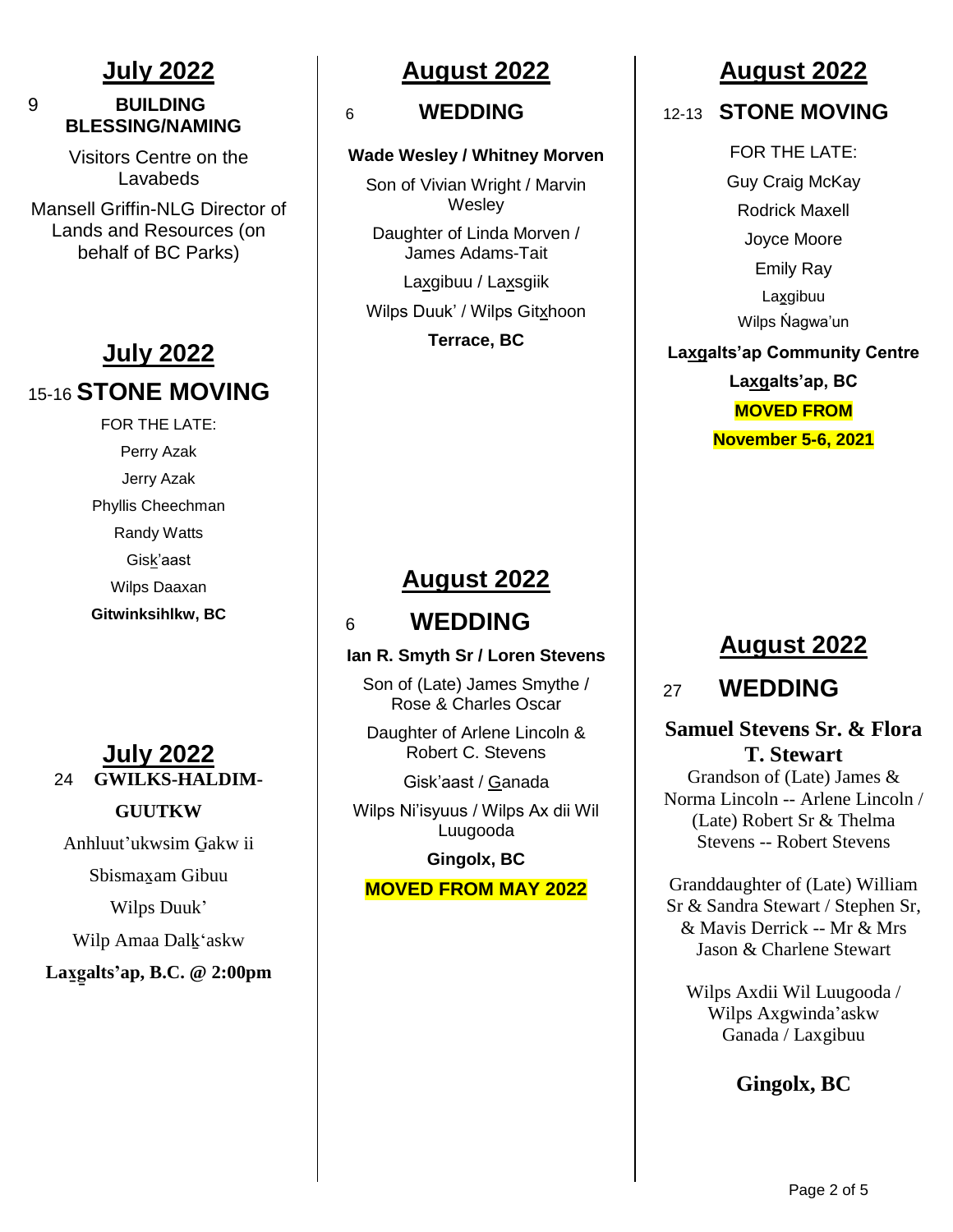### **September 2022**

3 **WEDDING**

**Ashlee Shanisa Thompson / Nathan Fehr**

Daughter of Kimberly & Franklin McDonald & the Late Bradley Willard Thompson

Son of Dawn & Tim Fehr

Laxgibuu / Smithers

Wilps Ksdiyaawak / Smithers

**Gitlaxt'aamiks Recreation Centre**

**New Aiyansh, BC Moved from September 4, 2021**

### **September 2022**

### 9-10 **STONEMOVING**

FOR THE LATE: Isaac Watts Frank Watts Ganada Wilps Laadax **Gingolx, BC**

# **September 2022**

#### 16-17 **STONE MOVING**

FOR THE LATE: Susan Trimble Freda Stewart Desmond Barton Baby Elizabeth Kinsley Stewart Laxsgiik Wilps Kwa'kaans **Gingolx, BC MOVED FROM September 17-18, 2021**

### **September 2022**

### 23-24 **STONE MOVING**

FOR THE LATE: Charles Kingston Damon Ross Elliott Vernon Eli Myrtle Clayton **Laxgibuu** Wilps Ksdiyaawak **New Aiyansh, BC Moved from October 15-16, 2021**

### **September/October 2022**

28-1 **NISGA'A NATION CLASH OF CLANS – COLLEGE UNIVERSITY BASKETBALL Gingolx (Sept 29 ONLY) New Aiyansh, Gitwinksihlkw, and Laxgalts'ap BC**

### **September/October 2022**

#### 30-1 **STONE MOVING**

FOR THE LATE MacDonald Trimble Colleen F. Trimble Ganada Wilps Axdii Wil Luugooda **Gingolx, BC**

### **October 2022**

7-8 **STONE MOVING**

FOR THE LATE: Nicole McKay Louise Holota Daryl Swanson Laxsgiik Wilps Bayt NeeKhl **Laxgalts'ap, BC**

### **October 2022**

#### 14,15 **STONE MOVING**

FOR THE LATE Ron Peal WIlps Luux Hoon Ganada **Gitlaxt'aamiks**

# **October 2022**

### 21-22 **STONE MOVING**

Danny Smith Chesaray Wilson Rhonda Grant Floyd Davis Betsy Grier Ganada Wilps Hay'maas **Gitwinksihlkw, BC**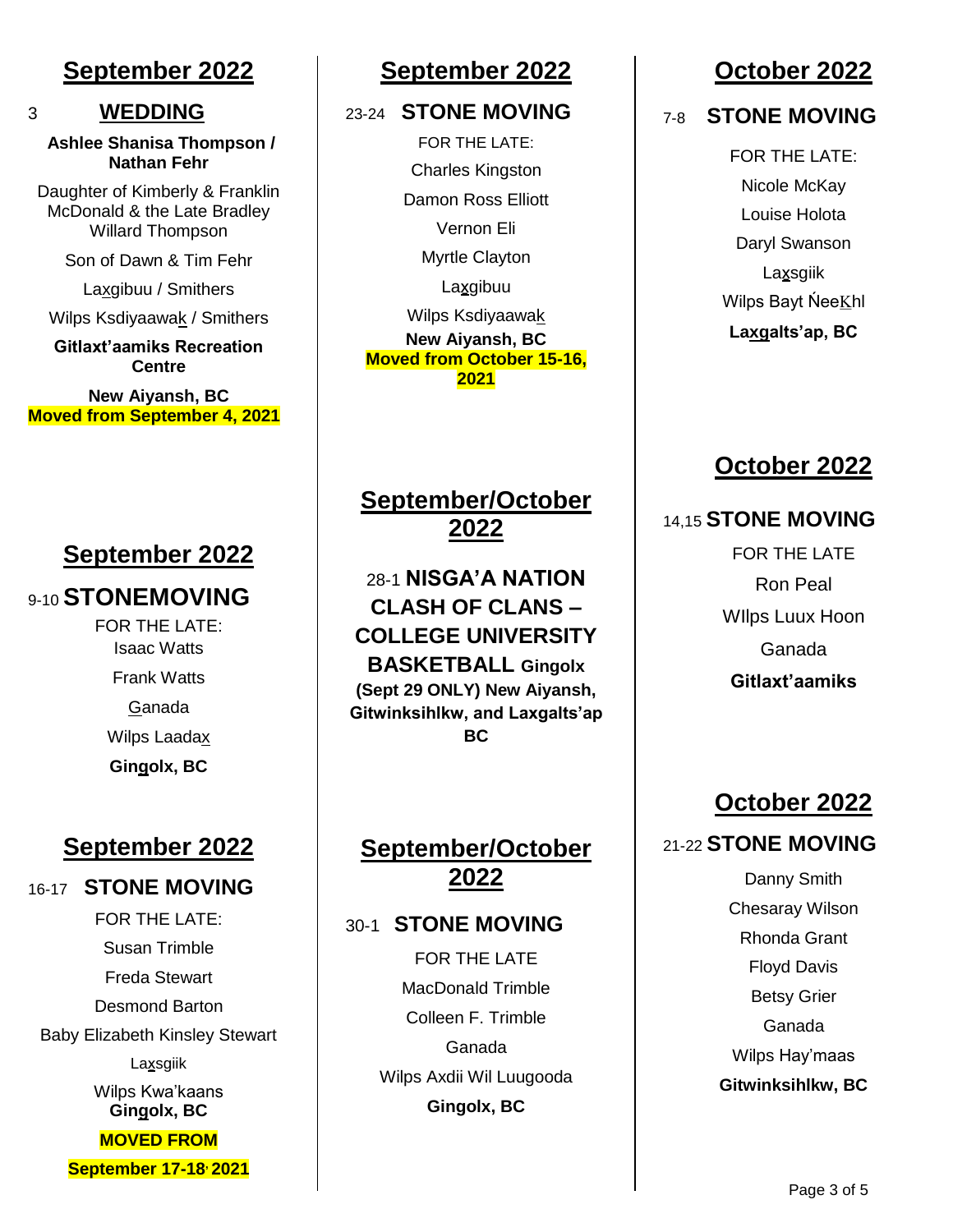### **October 2022**

#### 28-29 **STONE MOVING**

Nora McKay Fred Stephens Peter Cross Merlin Robinson Eleanor Bright Evelyn Evans Emily Clark Margaret Nelson Miles Nisyok Flora Bright Wilps Duuk **Laxgalts'ap, BC**

### **November 2022**

### 4-5 **STONE MOVING**

FOR THE LATE: Arthur E. Guno Laxgibuu Wilps Nisyok **New Aiyansh, BC**

### **November 2022**

### 12 **STONE MOVING**

FOR THE LATE: Edith Munroe Laxsgiik Wilps Hleek **New Aiyansh B.C.** 

### **November 2022**

#### 18,19 **STONE MOVING**

For the late Leonard Guy Mckay Shane Dwayne Scodane Della Scodane Shane Scodane Wilps Wisin Xbiltkw **Laxgaltsap BC**

### **March 2023**

### 17,18 **STONEMOVING**

For the late Sim'oogit Agwii Laxhaa Chester Haizimsque Wilps Gwiix Maaw **Gitlaxtaamiks BC**

# **March 2023**

### 24,25 **STONEMOVING**

FOR THE LATE Sigidimnak W'iitax An'un Winnifred Alexandria Clark (Nee Mckay) Michael Chemako Woods James Dorman Woods Blair J. Davis Frog/Raven Wilps Axdii Wil Luugooda **Laxgalts'ap BC**

### **April 2023**

# <sup>8</sup>**WEDDING**

#### **Pauline Stewart/Adrian Williams**

Daughter of Mr/ Mrs Arnold Stewart SR.

Son of Theresa Campbell Stepfather- Herman Williams

Ksim Laxgibuu; Wilps Duuk/

#### **Laxgaltsap, BC**

### **April 2023**

#### 15 **WEDDING**

#### **Susan Azak/ Matthew Wesley**

Daughter of (the Late) Jerry & Audrey Azak

Son of Deborah & Alan Azak

Ganada /Laxsgiik

Wilps Axdii Wil Luugooda/ Wilps Hleek Gans Naaws

**New Aiyansh, BC Moved From October 2022**

# **April 2023**

<sup>22</sup>**WEDDING**

**Jasmine E Davis/ Kirby K** 

# **Matthews (Kispiox)**

Daughter of Audrey & Ken Davis

Son of Corie Skulsh & Raymond Matthews (Adopted into Duuk by Marina Mercer)

Gisḵ'aast/Laxgibuu Wilps Ni'isyuus / Wilps Duuk

Laxgalts'ap, BC **MOVED FROM April 22 2022**